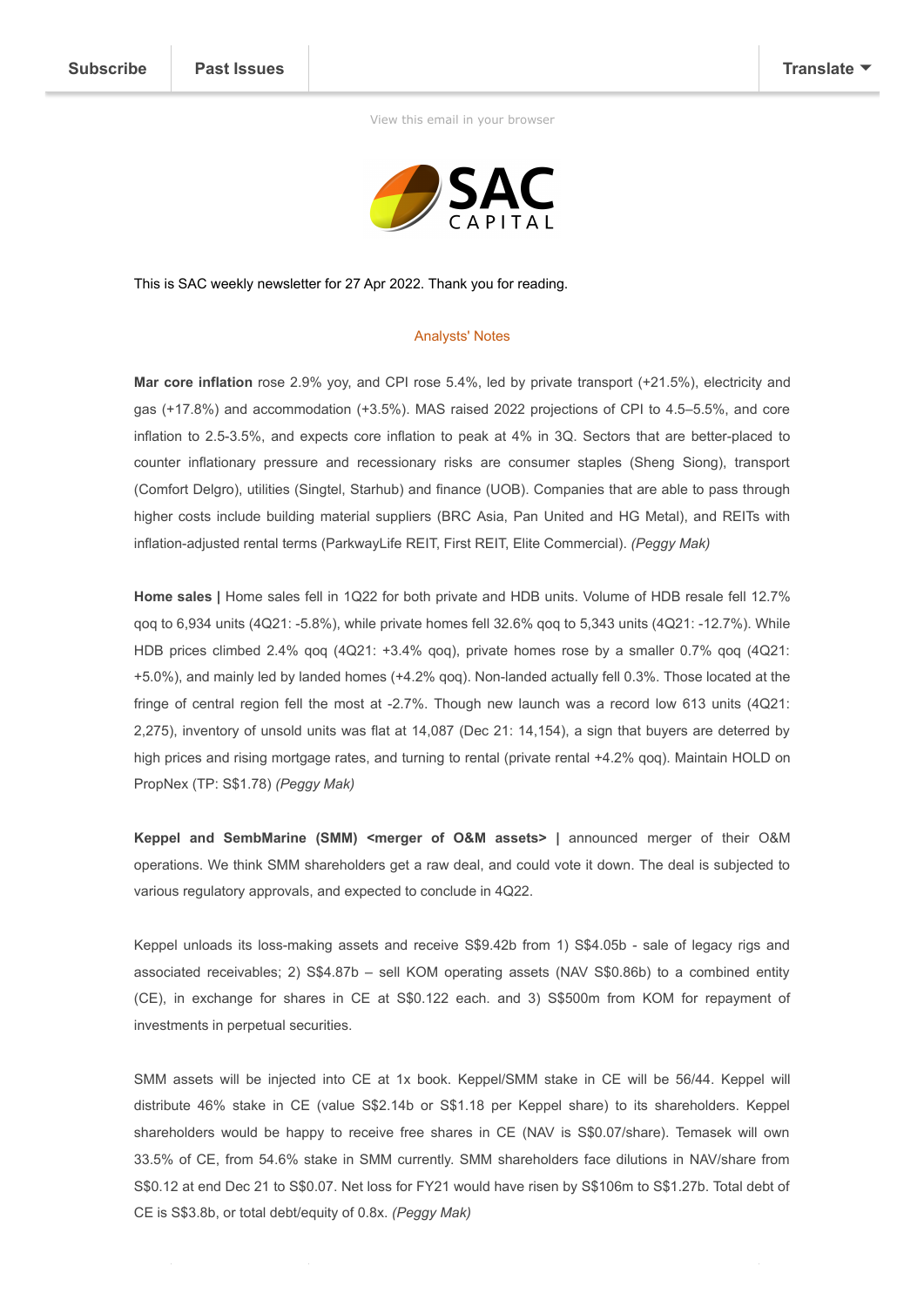2021. This is the latest of a series of moves from the authority to keep cooking oil affordable in the country. In early Jan, it set a minimum requirement (30%) for producers to sell to the domestic market at stipulated prices. This was replaced with higher export levy (max US\$375/ton) in March. The latest move would keep CPO price high globally, benefit the Malaysian CPO producers and boost prices of alternatives such as soybean oil and rapeseed oil, at the expense of Indonesia CPO producers. Singapore-listed CPO producers are mainly based in Indonesia. Bumitama Agri and First Resources are most affected. The move has also raised risk premium for investment in Indonesia. *(Peggy Mak)*

indefi[nite period. The count](https://us15.campaign-archive.com/home/?u=56cb56539640b976a7f3cb295&id=d62abeb8ac)ry is the largest CPO producer and exports about two-third of its output in

**Sheng Siong Holdings <1Q22 earnings report> | The supermarket chain posted strong 1Q22 revenue** growth (6.0% yoy and 5.3% qoq), with GM +1.1% pt yoy to 28.7%. It was able to pass through substantially the cost increases. Net profit rose 13.9% as operating leverage drove net margin 0.7% pt higher to 9.8%. Its high ROIC of 56% makes SSH one of the best in class. We cannot tell how consumer behaviour will alter post re-opening, with more shopping in Malaysia and dining out. SSH remains a defensive play in an inflationary environment. The share trades at 16x FY22E PE and 9x FY22E EV/EBITDA. *(Peggy Mak)*

**iFAST Corporation <1Q22 earnings report> |** 1Q net revenue fell 1.2% yoy, net profit -35% yoy, and AUA -2% qoq to S\$18.6b, due to lower non-recurring income from weaker stock and bond prices. It guided lower net profit in FY22, including S\$4m loss from recently acquired UK iFAST Global Bank. The acquisition of a digital bank is strategic, as it widens iFAST's reach to customers' funds from all over the world to be invested in its products. On the other hand, the company bumped up FY23-25 guidance for HK eMPF project. iFAST has a well-executed strategy and is poised to play a significant role in online wealth management and digital banking in the longer term, in our view. *(Peggy Mak)*

**Addvalue Technologies <Analyst briefing> |** Management expects its IDRS business to be a significant revenue driver for the Group. IDRS makes up 44% of its 1H22 revenue. Revenue for the segment is generated through the sale of its proprietary IDRS hardware terminals, subscription plans with customers and provision of airtime services. IDRS terminals provide real-time data connectivity to low-earth orbit (LEO) satellite operators. Communications from LEO satellites are otherwise limited to the short time frame when the satellites are in sight of an Earth station. The terminals are installed on LEO satellites before they are launched into space. Currently, there is a total of 7 terminals in space with the first commissioned in Nov 2021. Once the terminals are commissioned in space, revenue from airtime services grows as customers command their satellites in real-time which progressively ramps up airtime usage. Another 6 terminals will be delivered to the customers by end FY22, contributing ~US2.31m to the total revenue. *(Lim Shu Rong)*

**Mapletree Industrial Trust <Analyst Briefing> | MIT is expected to be negatively impacted by the rising** electricity costs in FY22/23. Other than the data centres, which are mostly on triple net lease, MIT takes on the exposure for the rise in utility costs in the rest of its Singapore portfolio. It is noted that the current hedge on electricity prices will end by May and MIT will have to take on new rates starting in Jun 2022. Utility costs are estimated to increase by  $2 - 3x$  to  $\sim$ S\$10m, causing NPI to drop by  $2 - 3%$ . MIT is working to pass on some of the increase in costs through higher service charges. Other than rising energy costs, the REIT is also impacted the interest rate hike. It is estimated that for every 50 bps increase in